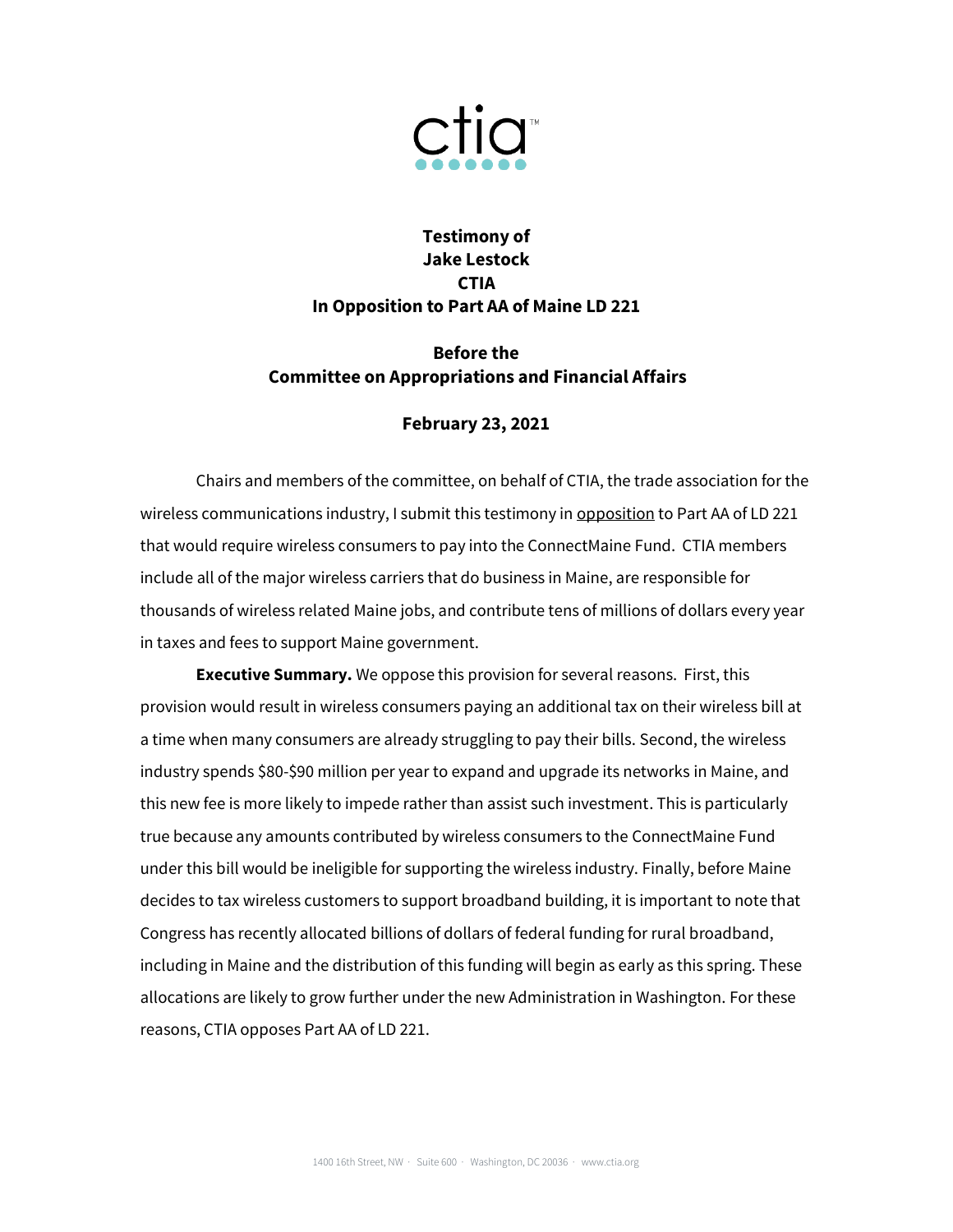. . . . . . .

**Burden on Maine families.** The new tax on wireless service in Part AA of the bill would impose a new 10 cent per line excise tax, every month. This proposed tax would be regressive, imposing a significantly higher burden on the poorest residents of the state. Recent US government studies show that over 68 percent of adults living in poverty have "cut the cord" and rely solely on wireless for telephone service.<sup>1</sup> In light of the economic impact the pandemic has had on families and small businesses – now is not the time to impose a new tax on wireless consumers who rely on their devices to stay connected.

**Wireless industry investments in Maine are approaching \$90 million per year for expanded coverage and faster speeds.** CTIA and its member companies strongly support ubiquitous mobile broadband coverage and are working to expand access to broadband services to underserved and unserved Maine residents. In 2019, the wireless industry built more than 46,000 new cell sites across the U.S.—more than in the preceding three years combined. Last year's wireless industry investment, totaling \$29.1 billion, marked a four-year high.<sup>2</sup>

Wireless carriers are also in the process of upgrading wireless networks to fourth and fifth-generation wireless technologies, which promise to bring consumers Broadband networks with more capacity, lower latency, and increased speeds. These upgrades will support the growing business and consumer demand for wireless Broadband applications. The developing 5G economy will also create a platform for economic growth and innovation that will create jobs and industries to help build the U.S. economy. 5G deployment will

<sup>1</sup>Stephen J. Blumberg and Julian V. Luke, "Wireless Substitution: Early Release Estimates from the National Health Interview Survey, July-December 2017," National Center for Health Statistics, June 2018, pp. 1-3.<https://www.cdc.gov/nchs/data/nhis/earlyrelease/wireless201806.pdf>

<sup>2</sup> See CTIA, "2020 Annual Survey Highlights" (Aug. 25, 2020), *available a[t https://api.ctia.org/wp](https://api.ctia.org/wp-content/uploads/2020/08/2020-Annual-Survey-final.pdf)[content/uploads/2020/08/2020-Annual-Survey-final.pdf;](https://api.ctia.org/wp-content/uploads/2020/08/2020-Annual-Survey-final.pdf)* accessed 2/20/2021.

 $\overline{a}$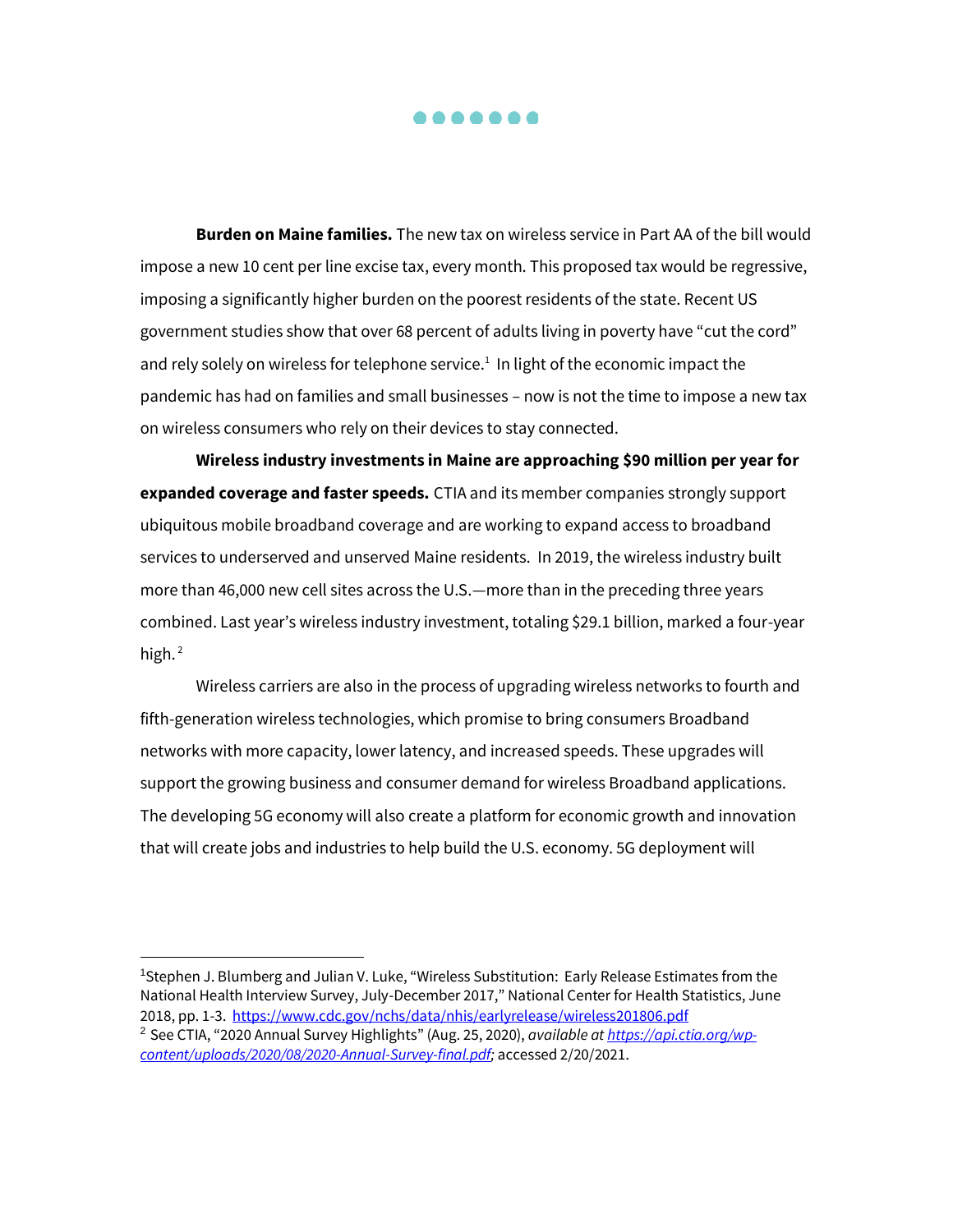$\bullet\bullet\bullet\bullet\bullet\bullet\bullet$ 

contribute \$1.5 trillion to U.S. GDP and create 4.5 million jobs in the next decade, including approximately \$2.8 billion in GDP growth and 8,600 new jobs in Maine. <sup>3</sup>

**Wireless carriers are substantial contributors to Maine's General Fund and telecommunications programs.** Wireless carriers and their customers currently contribute tens of millions in revenues to state government in Maine. These revenues support Maine's General Fund as well as several programs that support telecommunications, including:

- Taxes on wireless service (6%) and sales taxes on wireless equipment (5.5%) \$37 million
- $\bullet$  911 fees \$4.6 million

 $\overline{a}$ 

 State Universal Service Fund and Maine Schools and Libraries surcharges -- \$8.5 million

Importantly, these figures do not include the income and other taxes paid by Maine residents employed by the wireless industry, any telecommunications equipment excise taxes that are paid to the State's General Fund, nor do they include the millions of dollars of economic benefits that wireless networks provide for businesses that use wireless networks in their business operations

## **This bill requires wireless customers to pay into a telecommunications infrastructure fund from which they are not allowed to withdraw.** If the current proposal is enacted, wireless consumers would be paying new taxes into the ConnectMaine fund. However, the bill does not allow wireless providers (and by extension their customers) to access ConnectMaine Funds. Not only is this unfair, but it essentially means that the wireless industry is being forced to contribute to a fund that only subsidizes its competition.

<sup>4</sup> Duarte Melo, Enrique, et al. Boston Consulting Group in Collaboration with CTIA, 2021, 5G Promises Massive Job and GDP Growth in the US, [https://www.bcg.com/en-us/press/2february2021-5g](https://www.bcg.com/en-us/press/2february2021-5g-economy-will-spur-massive-gdp-and-job-growth-across-the-us)[economy-will-spur-massive-gdp-and-job-growth-across-the-us;](https://www.bcg.com/en-us/press/2february2021-5g-economy-will-spur-massive-gdp-and-job-growth-across-the-us) accessed 2/20/2021.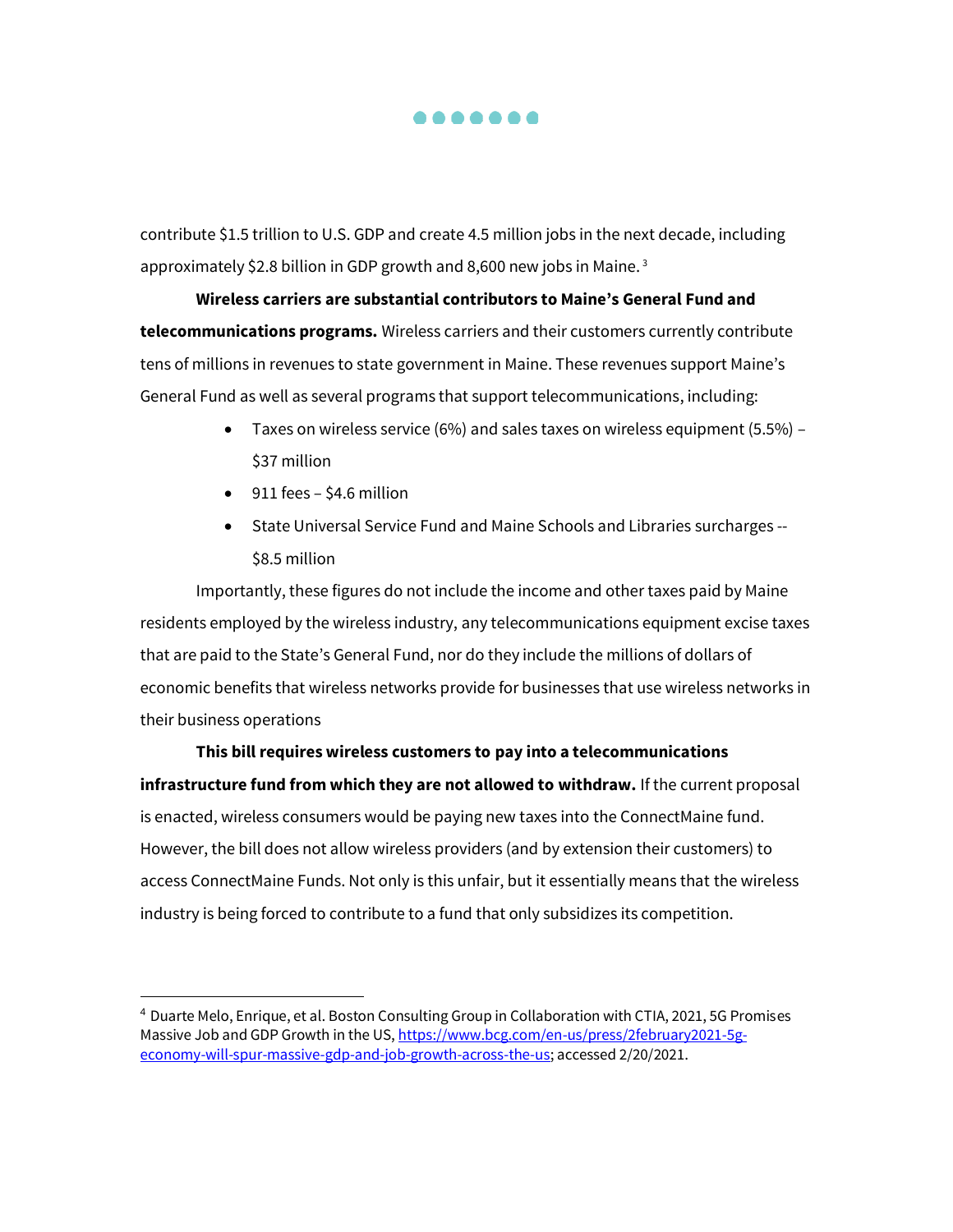. . . . . . .

Even if wireless providers were allowed to access ConnectMaine funds, the proposal to require wireless companies to collect and remit 10 cents per month from each wireless line will only generate about \$1 million per year for the fund. This is a tiny fraction of what wireless providers are investing in their networks today.

**Federal funding is coming to Maine.** As Maine considers whether to adopt a fee that will generate \$1 million per year for broadband, it is important to note that Congress recently enacted legislation -- the Consolidated Appropriations Act (CAA) of 2021 – that appropriates approximately \$5 billion for broadband deployment and adoption programs. Specifically, the CAA appropriated \$3.2 billion to the Federal Communications Commission (FCC) for an Emergency Broadband Connectivity Fund, which the FCC will administer through the "Emergency Broadband Benefit Program." Under this program, the FCC will make available to eligible households a monthly discount off the standard rate for internet service and equipment up to \$50 per month. On Tribal lands, the monthly discount may be up to \$75 per month.

Moreover, the CARES Act, passed by Congress last year, allocates funds specifically to help rural communities connect to broadband internet, including \$100 million to the U.S. Department of Agriculture's Rural Utility Service (RUS) for its Reconnect Pilot Program, which provides grants for the costs of construction, improvement, or acquisition of facilities and equipment needed to provide broadband service in eligible rural areas. In addition to providing increased funding to connect underserved populations to the Internet, the CARES Act also appropriates specific funding for remote education, healthcare, and work.

**If not this bill, what alternatives should the State consider?** There are concrete actions that the Maine legislature could take that would meaningfully assist wireless providers in expanding and upgrading wireless Broadband service, including: